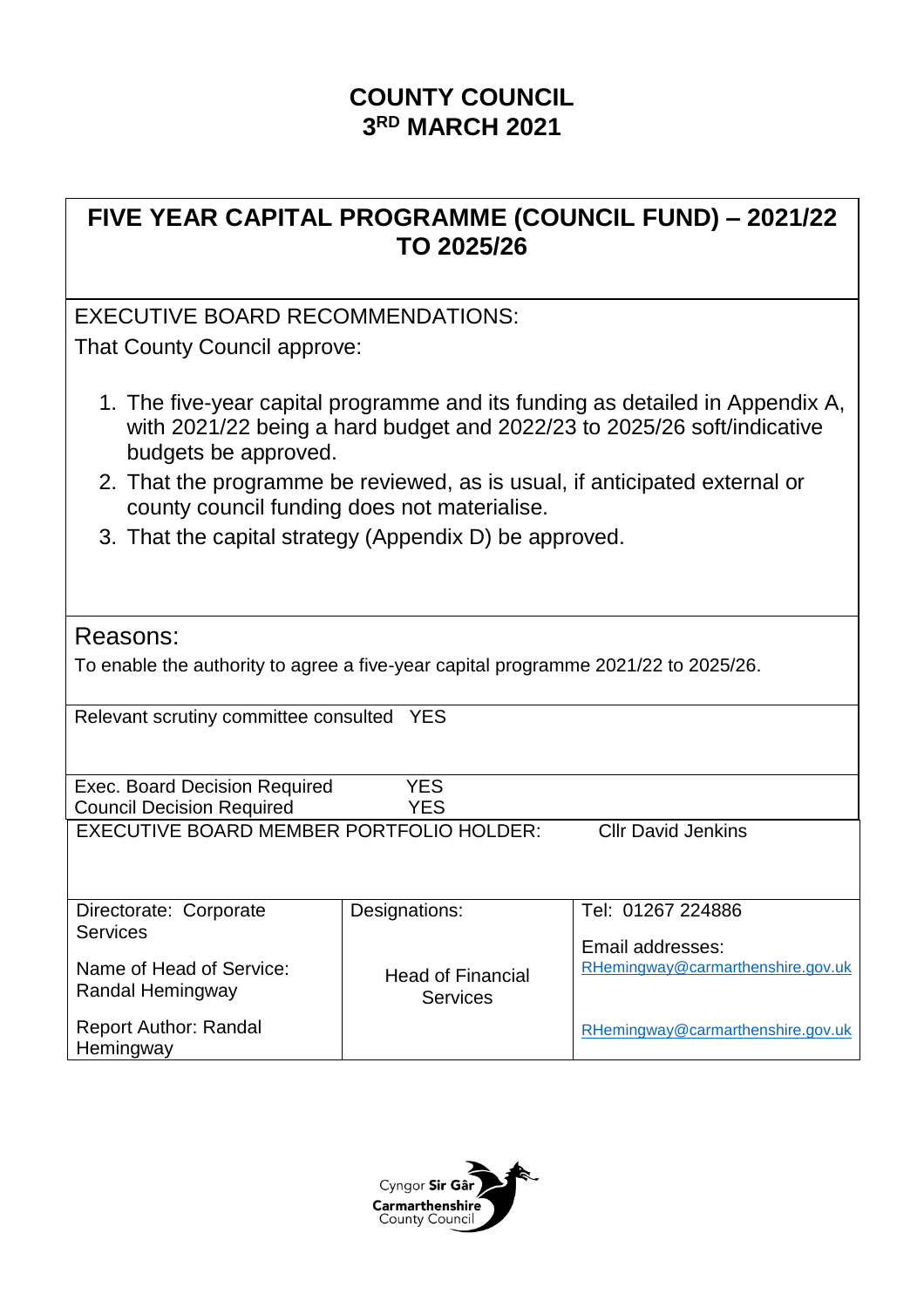### **EXECUTIVE SUMMARY COUNTY COUNCIL 3 RD MARCH 2021**

### **FIVE YEAR CAPITAL PROGRAMME (COUNCIL FUND) – 2021/22 TO 2025/26**

The report brings together the latest proposals for the five-year capital programme 2021/22 to 2025/26, taking account of the consultation exercise undertaken and the revenue implications arising from the programme.

The proposed gross expenditure on the capital programme for 2021/22 is £133.347m with the projected funding being £63.854m from the county council's own resources through the use of borrowing, capital receipts, reserves and general capital grant and, the balance of funding of £69.493m coming from external sources. These figures include projects delayed in 2020/21, mainly because of Covid-19 restrictions, that have been carried over and built into the budgets of future years.

The capital programme is projected to be fully funded over the five years.

It includes projected expenditure on the Swansea Bay City Region Deal projects against which the authority will borrow, with the funding being returned from both Welsh and United Kingdom governments over a fifteen-year period (from 2018/19).

As members are aware, the final settlement from the Welsh Government was not due until  $2^{nd}$  March 2021. The Executive Board at its meeting on  $22^{nd}$  February gave delegated authority to the Director of Corporate Services, in consultation with the Chief Executive, Leader and Executive Board Member for Resources, to make any amendments to the five-year programme necessary following receipt of this settlement and report to County Council.

The authority's capital strategy, required by the prudential code for capital finance in local authorities, has been updated and sets out the long-term context in which capital expenditure and investment decisions are made. It gives due consideration to both risk and reward and impact on the achievement of priority outcomes. The capital strategy covers expenditure on both Council Fund and HRA capital and is included as Appendix D.

#### **DETAILED REPORT ATTACHED? YES**

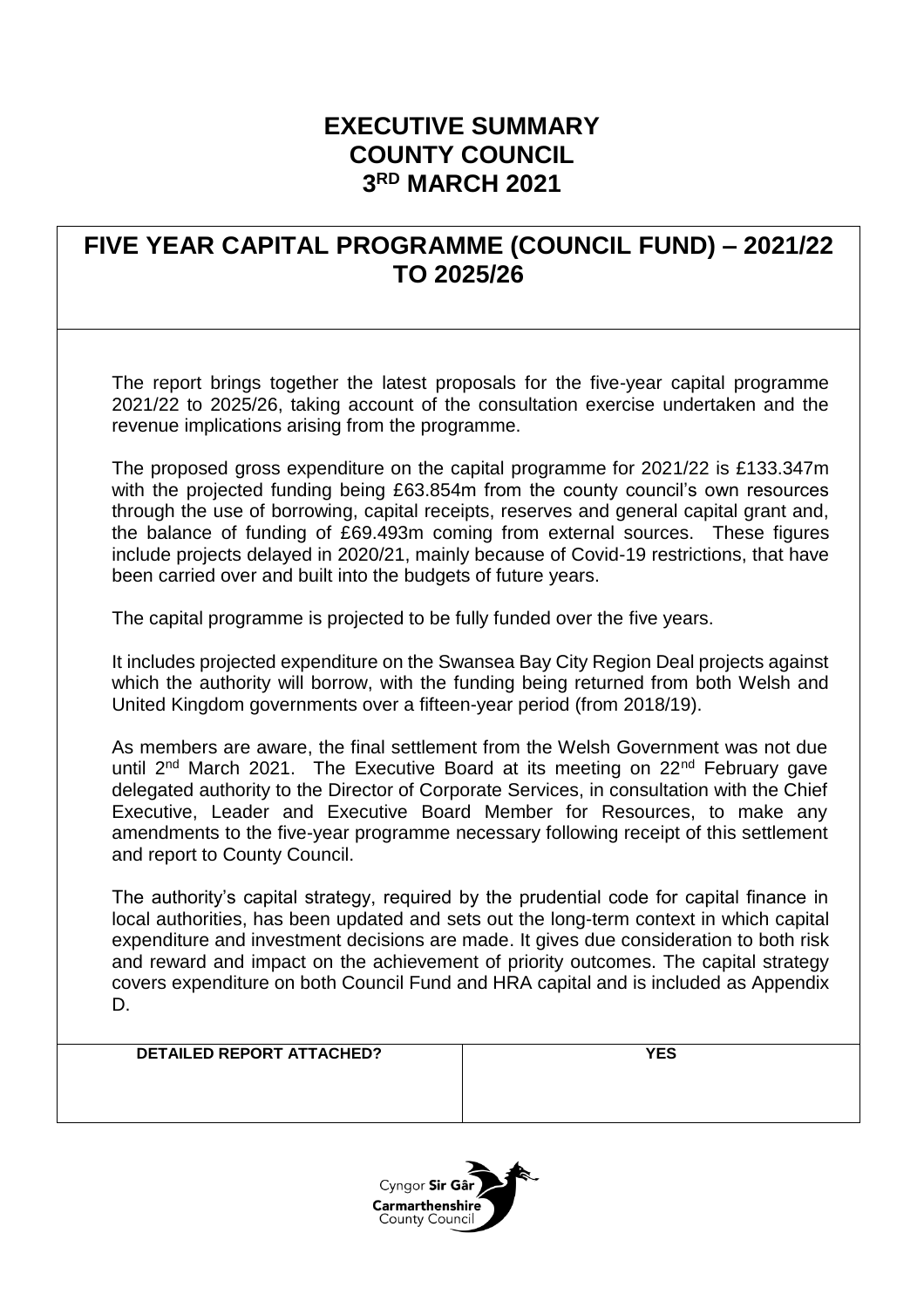# **IMPLICATIONS**

**I confirm that other than those implications which have been agreed with the appropriate Directors / Heads of Service and are referred to in detail below, there are no other implications associated with this report:**

| Signed:                                              | <b>C</b> Moore |            |             | <b>Director of Corporate Services</b>      |                          |                           |
|------------------------------------------------------|----------------|------------|-------------|--------------------------------------------|--------------------------|---------------------------|
| Policy, Crime &<br>Disorder and<br><b>Equalities</b> | Legal          | Finance    | <b>ICT</b>  | <b>Risk</b><br>Management<br><b>Issues</b> | Staffing<br>Implications | Physical<br><b>Assets</b> |
| <b>NONE</b>                                          | <b>NONE</b>    | <b>YES</b> | <b>NONE</b> | <b>NONE</b>                                | <b>NONE</b>              | <b>YES</b>                |

### **3. Finance**

The updated capital programme is projected to be fully funded for the five years 2021/2022 through to 2025/26, however, if any of the currently anticipated funding does not materialise it will need to be revisited. There is currently a surplus in funding during years 4 and 5 which will be assigned to projects in future capital programmes.

### **7. Physical Assets**

New assets created from the capital programme will be added to the Council's portfolio. In addition, the programme proposes expenditure to improve the existing assets and comply with statutory responsibilities.